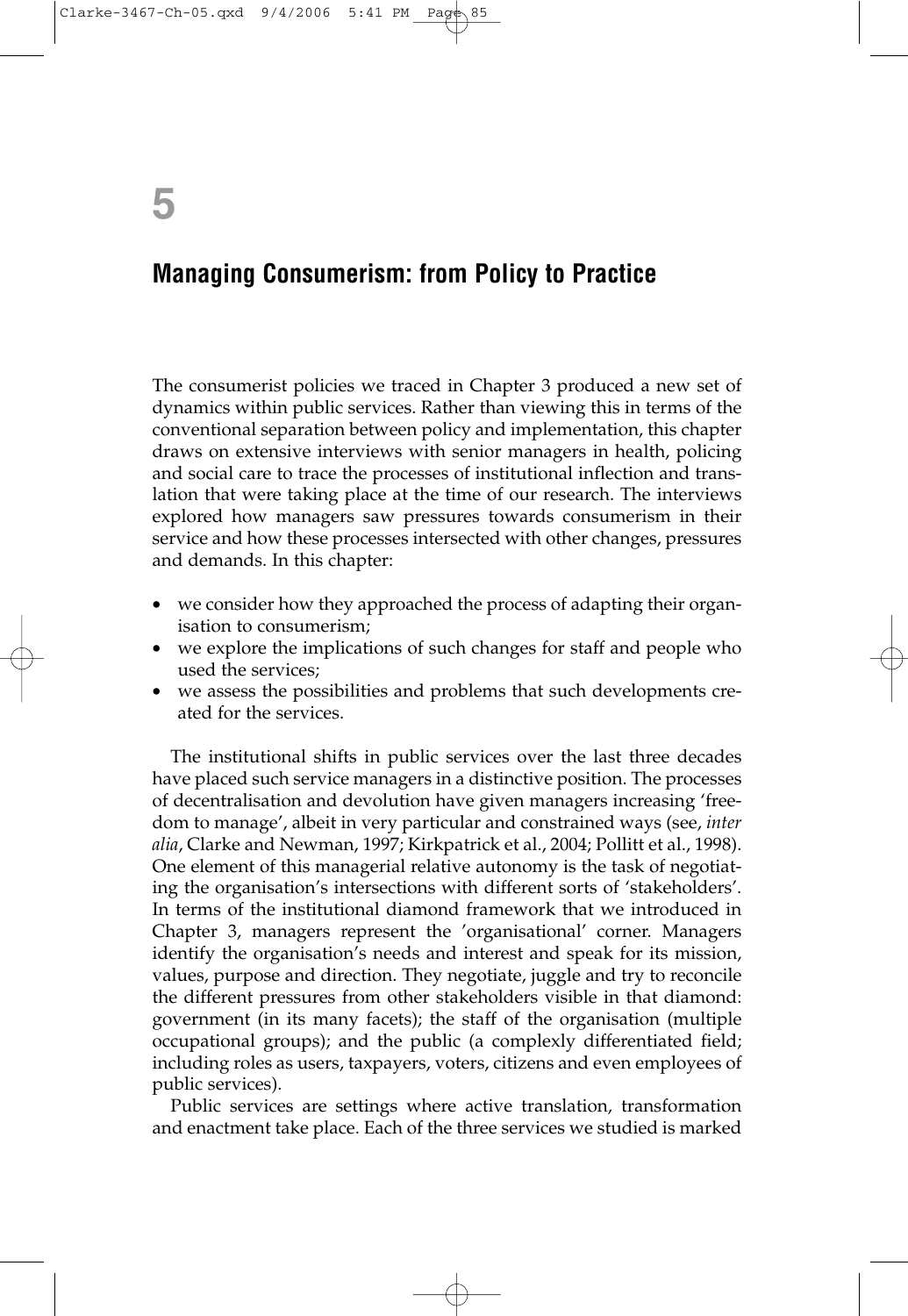

Figure 5.1 The dynamics of institutional adaptation

by distinctive *institutional formations*, and by distinctive *institutional trajectories*. By institutional formations, we mean the composite of organisational and occupational cultures, dominant (and other) patterns of relationships within organisations, between organisations and between services and the public. In the process of turning policy into organisational practice, managers occupy this distinctive position of trying to make policy fit the organisation, and the organisation fit the policy. This does not mean that managers form a neutral conduit through which policy passes into practice. On the contrary, the process of 'implementation' is an active one in which policy is translated into the institutional environment (see Newman, 2005b). Nor are managers disinterested observers or witnesses whose views can provide a transparent reflection of these processes. Managers are also 'stakeholders', trying to establish organisational directions, purposes and values in the face of competing conceptions of what the organisation might be. Although we see managers as occupying a privileged position in the processes of enacting policy, we need to read their descriptions, analyses and evaluations as discursive practices in which they articulate views of policy, staff, the public, government and 'the service' purposively. Our primary interest, then, is in how they construct consumerism and its relationship to the possibilities and problems of providing this service.

# **Policing: different voices, different choices?**

As we saw in Chapter 3, the ideas and language of consumerism are less apparent in police policy texts than in either health or social care  $-$  a reflection, in part, of the comparative difficulty of realising the key consumerist idea of individual choice-making in a police setting (see, for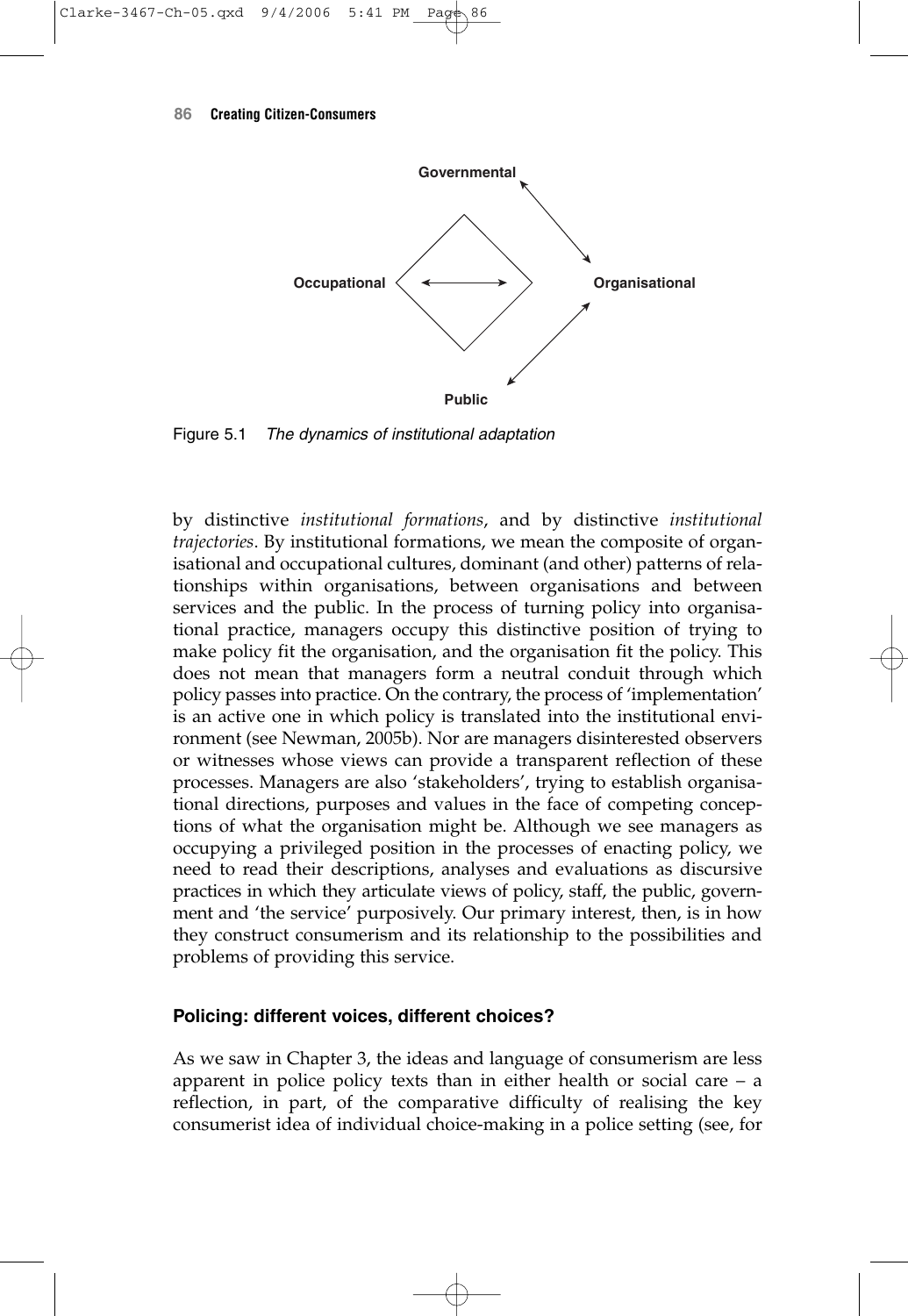example, *Policing a New Century: A Blueprint for Reform* and *Policing: Building Safer Communities Together*, Home Office, 2001 and 2003). Compared to health care it is much more difficult to envisage a scenario whereby police consumers could be given a choice of provider, facility or type of treatment, a point attested to by one of our interviewees:

We think the thing is … that the public actually as a rule have to take the service that they get, they can't actually go out and say, we don't actually like the way (Local Force) Police do this so I'm going to see if we can phone through and get (Neighbouring) Police to come and do it, because on such and such scales they deal with my type of incident in a far better way. (Newtown police senior 02)

In place of individual choice, police policy texts have tended to draw upon an alternative set of discourses focusing upon different aspects of the local, including conceptions of community choice, partnership and devolution (see Hughes, 1998, for a discussion of the discourses of citizen, consumer and community). Our interviews suggest that it is these conceptions that dominate the discursive landscape of senior police officers. While police policy texts may have minimised the idea of choice, they nevertheless incorporated some aspects of New Labour's consumerist agenda, aspects that senior managers have felt compelled to address:

There are some cases now that are starting to happen where people do have a choice and the kind of things I'm talking about is if they're reporting racist issues and things like that, because say for example in (Newtown) there's something in the region of about 30 reporting centres and some of those will be police, but there'll be areas of worship, there'll be schools, there'll be other areas, housing offices etc. and they can actually choose who they report those to and what we're finding is that some of the communities would prefer to report it to their area of worship rather than actually report it to the police because they think that they'll be dealt with more sensitively (Newtown police senior 01)

As Crawford notes (2006 and forthcoming) the police have had to respond to a market where 'reassurance has become a commodity to be bought and sold' and they are not the only 'providers' responding to the public demand for security. It was clear that the senior staff we interviewed were well versed in the discourse of consumerism and could confidently discuss Government policy, having recently met with the Prime Minister,Tony Blair, for breakfast, had been in regular contact with David Blunkett, the then Home Secretary, or were on first name terms with Hazel Blears, then Police Minister. We asked interviewees about the ways they had incorporated 'consumerist imperatives' into their strategies. Most officers were clear about the meaning of the term but were less sure that it was being used, or was potentially useful for their organisation. As one explained: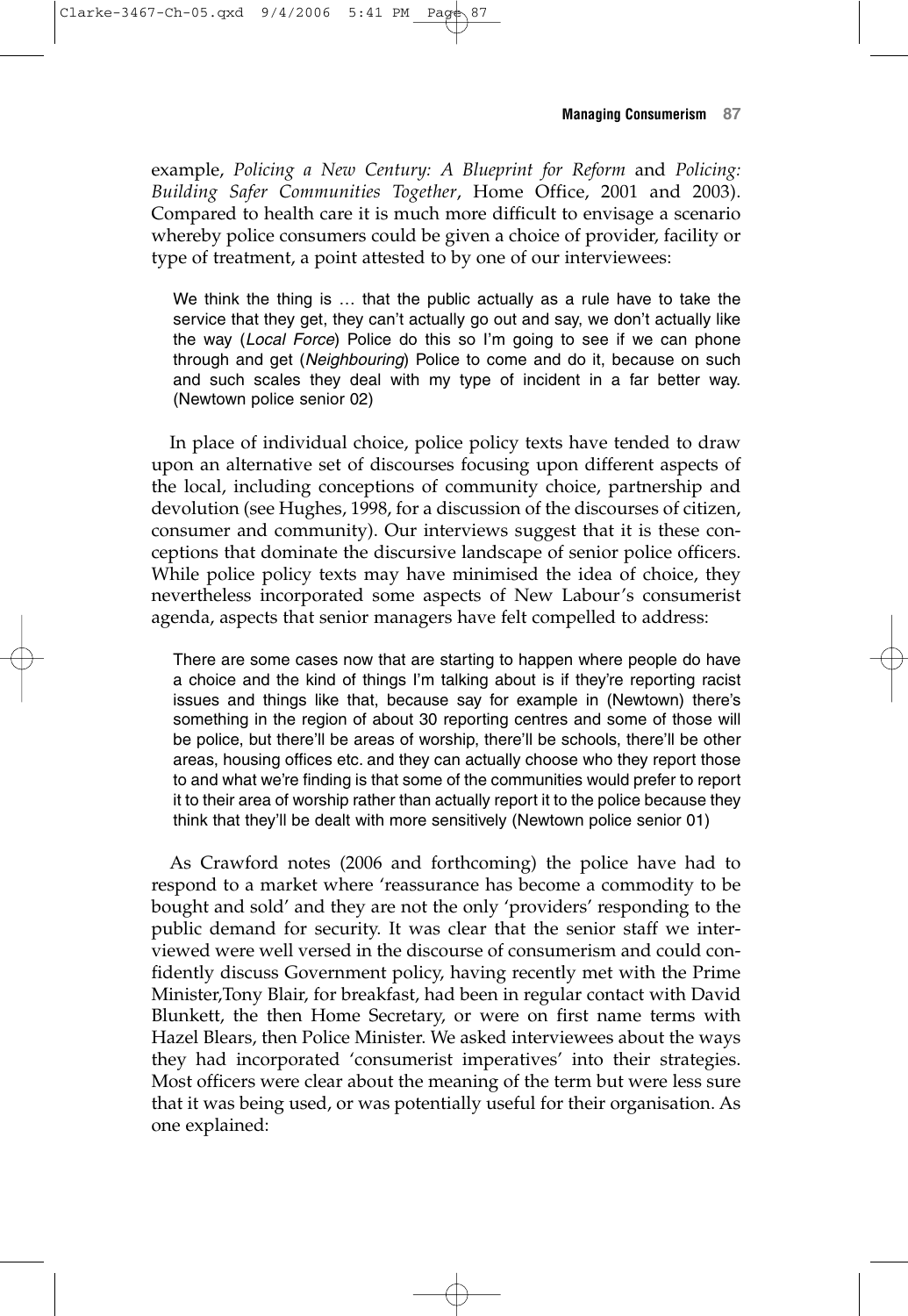… in some ways, we're trying to open up the debate about looking at the public as consumers and having an understanding of what their needs are, and then in return for that being able to move from being what I describe as an illinformed community to an informed community, then you can actually have some logic to your debate with them. (Newtown police senior 02)

Another explained that although the 'more senior people within the organisation' would 'appreciate' it, but:

… we don't use the term consumer or consumerism but we all have our own ideas of what it means and to me, as a senior police officer, as the Divisional Commander, I do see our key partners, and the community, as people who consume the services that we can provide. (Oldtown police senior 03)

However, another senior officer explained the difficulties with regarding some of their users as consumers:

Interestingly … if we're talking about certain sets of consumers, if we're talking about those that don't, wouldn't want to engage, i.e., the offenders that we deal with, our service has to be lawful, everything we do has to be lawful and so we've concentrated very much on that element of it whereas now we're starting to look at adding quality to that … (Newtown police senior 02)

This officer also reflected on whether – in the longer term – consumerism might turn out to have more far reaching implications for how policing might develop. Here there is a sense of disjuncture between the immediate focus on 'the core business' and what the business might become:

… and for me the only thing is…you know…what is our core business and how do we crack on with getting things done and there may well be things within this world of changing use of consumerism that are very fundamental to how we police and that therefore become quite systemic and not just another flavour as it were. (Newtown police senior 02)

Treating the public as consumers and 'giving them what they want' presents the police with a number of problems. One critical element of many of the discussions of consumerism in this context was the senior managers' perception that the relationship between provider and service user in policing is quite different from that in either the private sector or other public services. In particular, they pointed to the uneasy intersection between consumerist ideas and the processes under which some people are *obliged* to receive services. Although such 'coerced consumers' are not only visible in policing – in social care, for example, statutory powers exist to enable public agencies to intervene in individual and family lives, where people are deemed to be a risk or at risk – our interviewees' preoccupation with this issue undoubtedly reflected the institutional centrality of the powers of arrest and detention: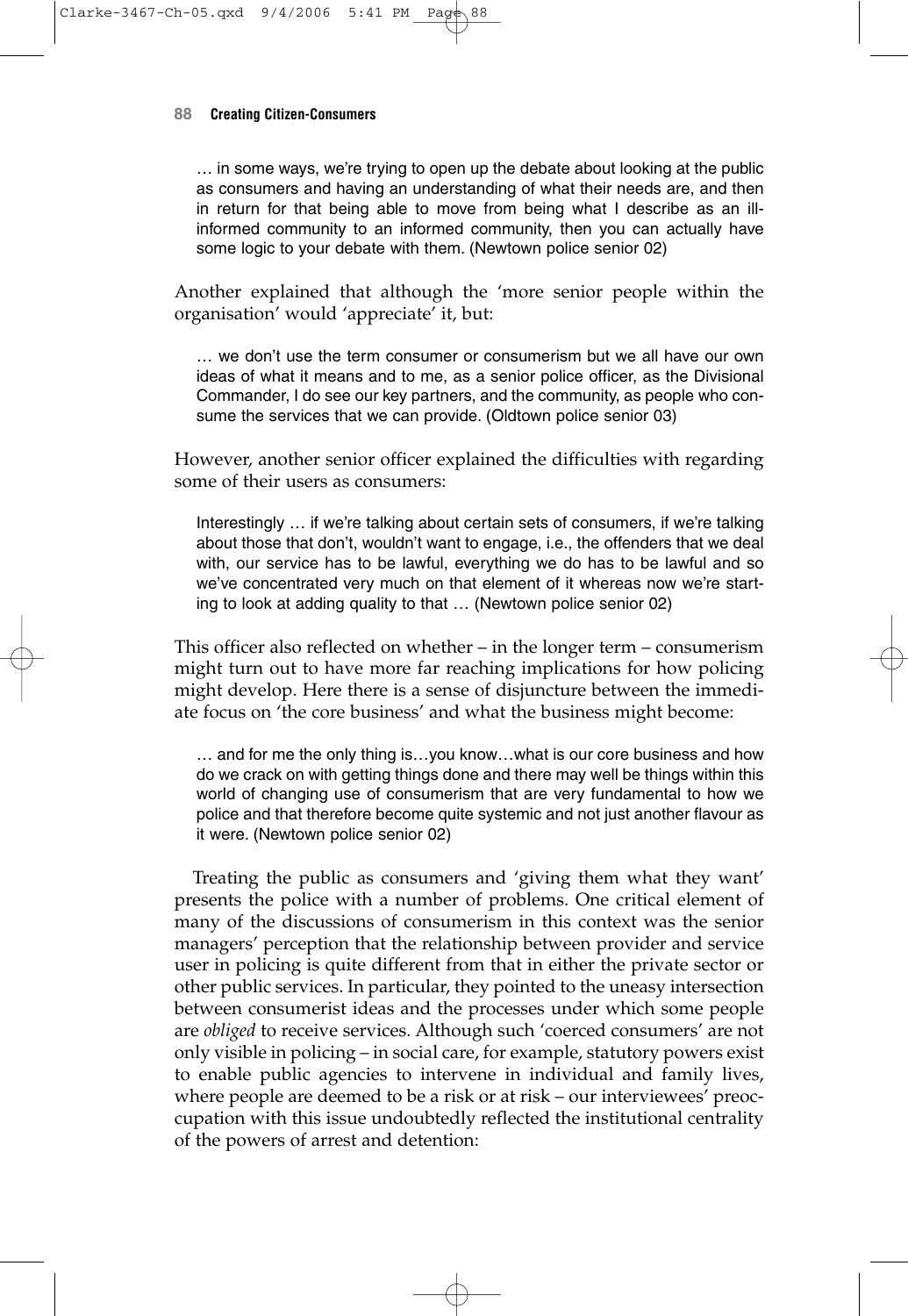[S]ome of the actual business around consumerism, there's difficulty in transferring it from one arena to another … you know, squaring up to somebody in a situation where they don't want to talk to you as opposed to somebody selling them a tin of beans or trying to sell even double glazing. That is very, very different, and you know, there are lessons to be learnt but can't transfer directly. (Newtown police senior 01)

Senior managers' responses to the consumerist agenda were articulated in relation to its perceived 'fit' with other, ongoing processes of change. Again, the picture is a complex one, the consumerist agenda going 'with the grain' of some processes of change but colliding uneasily with others. An example of the former was the (ongoing) shift from 'force to service' (Johnston, 2000: 43). Our interviewees' acknowledged how this change facilitated recognition of users reconfigured as *customers* of the service:

I think what the police are trying to do is to look upon the service that we provide, and compare it to what industry does in modern day, so we are trying to find a parallel to where we fit in with that. So whereas a few years ago we might have said we don't have customers, we are the police force, and that is what we do – we police the streets and keep order, we did not necessarily look upon people as providing a service to them and that they consumed our service. The changes have come, I think, the government stance, certainly in very recent years, sees the police, like any other public service, as strictly providing a service. (Oldtown police senior 01)

If the shift from force to service appears to have contributed to a 'consumer-oriented' re-conception of the relationship between the police and their users, the consumerist agenda's relationship with other aspects of reform had proved rather less straightforward. The following example demonstrates this clearly:

[I]t's very hard to reconcile that idea [of consumerism] to the, sort of, performance culture that the police currently find themselves in, because, you know, I mean, I know we jokingly mentioned that there's nothing worse than a satisfied customer, and you know, police officers know that that's something that leads, compromises their business imperatives if you like, because in fact what happens is you can get swamped with all the problems of your satisfied customers, so in some ways, you know, ways we're trying to open up the debate about looking at the public as consumers and having an understanding of what their needs are and then in return from that being able to move from being, what I describe as an ill-informed community to an informed community, then you can actually have some logic to your debate with them. (Newtown police senior 02)

This extract reveals a perceived conflict between consumerist ideas and the *performance culture* established by the political centre (Clarke, 2005c). As Crawford and Lister report (2006) the purchase of a 'public good' such as policing, as in an initiative they describe in New Earswick, North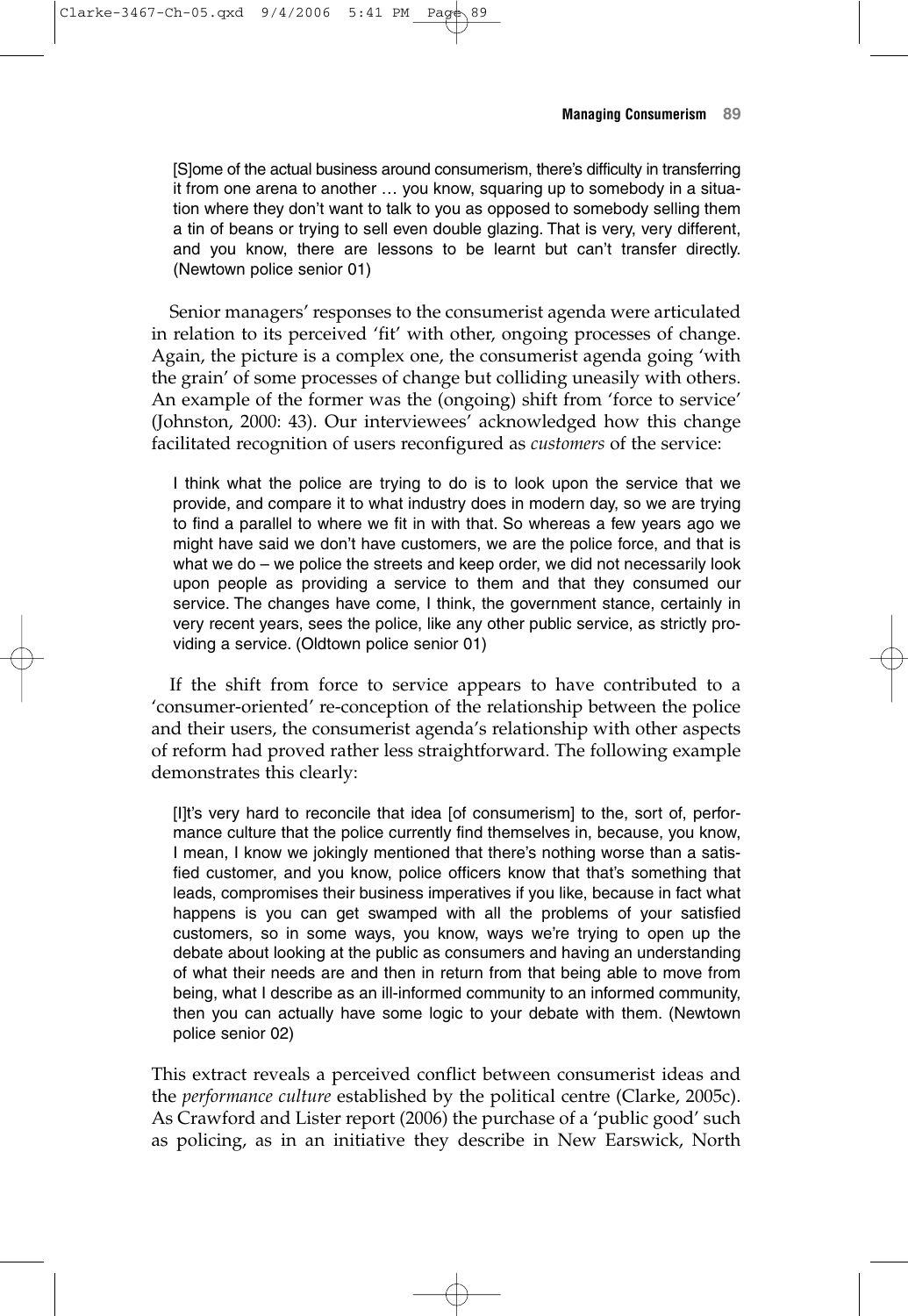Yorkshire, not only leads to potential inequalities, but creates conflicts and tensions. In this experiment, residents believed they had their own 'dedicated' or 'purchased' officer and when local police managers had to move the officer from the 'duties specified within the commercial contract' (ibid.) for their own operational needs, 'purchasers felt they were not receiving the anticipated level of service'. For the officers we interviewed, the pressure on the police to meet government targets was seen as sitting in a problematic relationship to the application of a specific interpretation of consumerist ideas: a mix of community voice and community choice. In particular, our interviewees were unsure how, in the world of delivery – and in the context of nationally set performance targets – 'collective public consumerism' might be achieved. Certainly their frequent reference to 'community' speaks to the weight of that discourse in policing, and yet senior managers were extremely hesitant about the wisdom of listening to community voices or acting on community choices. Our interviewees returned to worries about 'ill-informed' communities' wants, expectations and choices – as opposed to the police's interpretation of needs – driving change. As in the field of health care, there were persistent issues about the relationship between different sorts of knowledge – in particular, organisational and occupational expertise – and decision-making power:

Because sometimes what you can have, is you can have consultation with a community that in fact don't know what they're talking about and therefore you know, if that's the validation of your policy you can actually be very, very compromised later on by going down an avenue which you have actually responded to maybe a pressure group, or maybe a group that's totally ill-informed. So it's a way in to a community but you've got to be really careful about how much leverage you allow that to have on the organisational goals until you've got a really stable relationship with them. (Newtown police senior 02)

So it seems from these discussions that Government directives about public or collective choice did not figure at the head of the local police agenda. We were interested in how institutional adaptations of Government agendas was communicated to the people on the ground and one of the Oldtown officers explained:

It works in the simplest of ways, by very senior officers from this force very often having to go to London to find out what the brief is, what is expected of us, coming back and briefing people like myself as divisional commanders, we have to go then and make sure that our division delivers, we are answerable at a performance review process in the force, that every month we look at our performance across the board, and likewise the Chief Constable is answerable to the Home Office … So you've got a very critical, a very close monitoring of performance, and performance against targets … it actually relates to burglary dwellings going up or are they going down, where are the worst places in the city, where are the worst areas for it, what are you doing about it, who are the worst offenders and what are you doing about them, have you targeted them, and we are expected to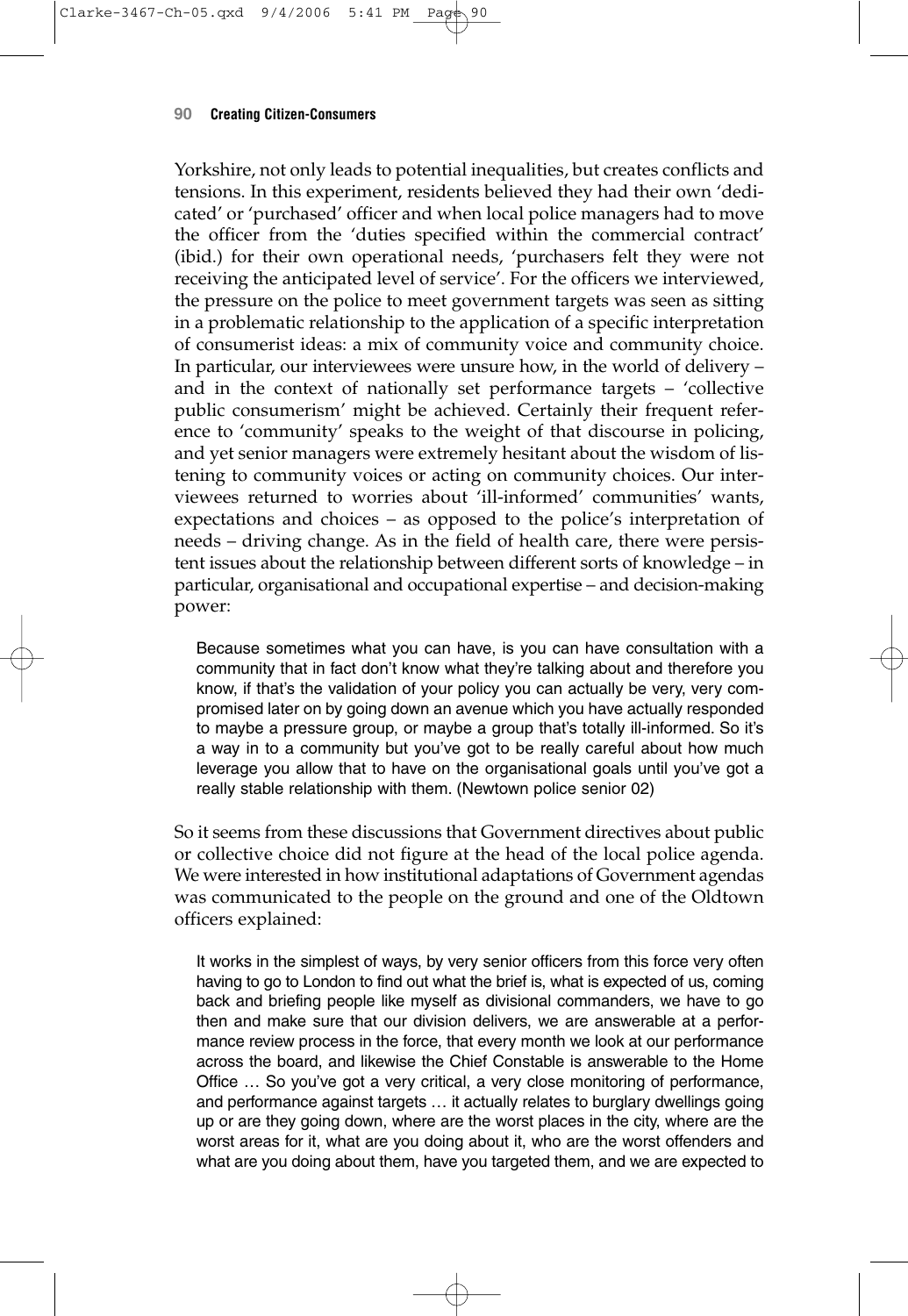#### **Managing Consumerism 91**

know that detail then, whereas a few years ago somebody in my position would be seen as the strategist who sits above it and wouldn't need to know all that detail … Whereas now that personal lead is given by the Prime Minister, and even this debate in the last few days about his health, many would say it is because he is too intrinsically involved in all the minor issues, about what is going on, but this reflects down to Chief Constables and Chief Superintendents. (Oldtown police senior 01) (The interview refers to a period in which the Prime Minister had a much discussed minor heart operation.)

This officer saw organisational objectives as being more directed by the choices of Government than by those of local residents. If the shift from force to service appeared to have enabled a 'consumer-oriented' reconception of the relationship between the police and their users, the consumerist agenda's relationship with other aspects of reform had proved rather less straightforward. One of these difficult intersections occurred between the consumerist imperative and the attention New Labour was (during the middle part of 2003) paying policing and its 'performance':

But we are judged more on leadership, and my division has recently had a HMIC inspection, via … Her Majesty's Inspectorate of Constabulary, it has already been published this week, and the two main issues that they are looking into are performance and leadership, both of which are critical … it is a pressure, the pressure to succeed, the pressure to reduce crime, because the feeling is that if you don't reduce crime there is always somebody who is ready to pounce upon you and literally, the power to remove Chief Constables and ultimately BCU commanders such as myself if we don't do our job correctly. Now, that might not be something that is involved every two minutes, and it clearly isn't, but it is the sort of thing … we are under intense scrutiny. (Oldtown police senior 02)

These pressures seemed to be more focused on traditional 'core' policing issues such as reducing crime, rather than customer service in a public problem-response sense that was emphasised in the policy texts cited earlier. Being judged by quantifiable 'results' still seemed to be at the heart of the message New Labour was delivering to police via senior strategy officers, or at least this is the one they were hearing. Perhaps the choice agenda was too nebulous a concept to be measurable in police performance terms, or perhaps, as the extracts above suggest, the diversity between 'them and us' as the unwilling customer, or unreasonable demanding 'uneducated' public or the undeserving victim is still a large gulf to cross. Culturally perhaps, the public service 'crime fighters' as opposed to the healers or carers may have further to move if their view of the customer or consumer is to be altered radically.

### **Social care: supporting choice?**

Social care has its own distinctive institutional formation and trajectory. Its organisational dimensions have been dominated by its place within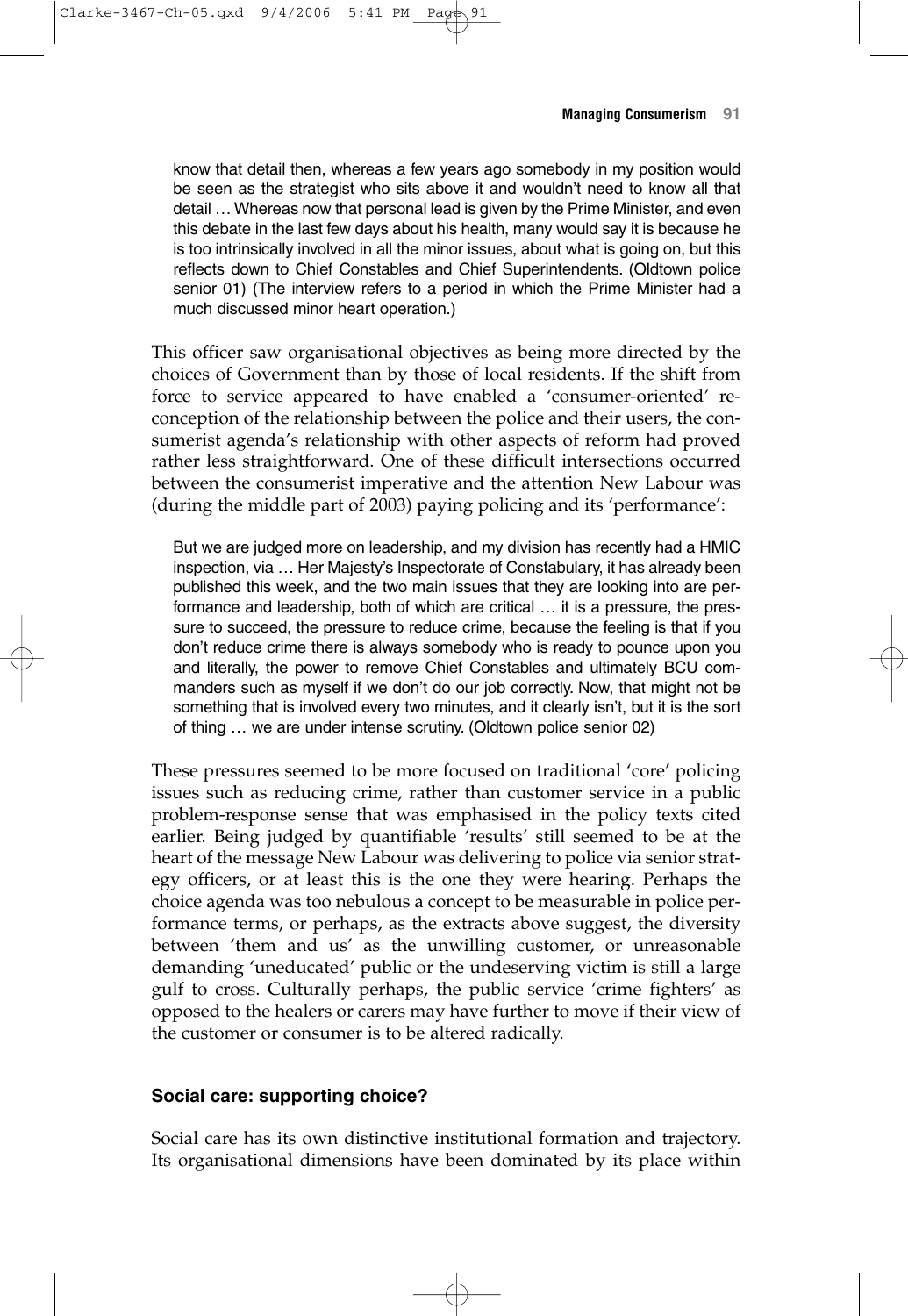local authorities (social services departments, or social work departments in Scotland). Occupationally, social care has been dominated by the mediating or bureau-profession of social work, even though most of its staff were not professionally qualified (Clarke, 1996). Both of these axes have been the subject of extensive and persistent challenges and pressures for change since the creation of local authority departments following the Seebohm and Kilbrandon reports (Clarke, 1993). However, social care has also had a less distinct institutional identity than either health or policing: problems of defining social care, social services and social work have a long history. It has also had rather more blurred relationships with the public (as potential users of its services).

In common with health, social care has seen an increasing emphasis on a consumerist or choice orientation (see, for example, the shifts from *Modernising Social Services* through *Fair for All and Personal to You* to *Independence, Well-being and Choice*, Department of Health 1998, 2003a and 2005b). Asked in broad terms about a 'consumerist imperative', our interviewees agreed that this was something to which social care organisations have had to adapt. At the same time, however, they argued that this process of adaptation was not a recent phenomenon but part of a longer term trajectory of change, beginning with the 1990 NHS and Community Care Act. For some, the idea of choice – here articulated as the diversification of provision – had played an important role in shaping this changing relationship:

Well choice is not new you see. With the 1990 NHS and Community Care Act and what the then government was pushing was that they gave the local authority, um, the task of assessment, didn't they, for private nursing and residential care. Now all that was about choice, so basically what I think social services, um, we've accelerated this really, um, yeah.You could say, um, in the past most of the services that we've delivered have been in house but certainly that act exploded the situation … That act I think triggered the beginning of the end in terms of the majority of services from Social Services… So people, um, will be able to choose from the private, the voluntary or our in house services or any combination … (Oldtown social care senior 02)

Others identified the significance of the 1990 Act as a critical turning point in relationships between service users and providers:

Er, I think that imperative has been around for a long time. Um, I would say since the – in social care terms – since the NHS and Community Care Act 1990, where I think there was a focus on listening to the views of service users and carers in doing new assessments. And within that legislation there was the choice directive – for example, for residential care. So, and I think similarly in um, you probably can't say when it started but that's been a growing thing throughout the nineties, probably in the eighties as well but especially nineties. And certain other bits of legislation – Disabled Persons Act, Carers Legislation, our policy like the valuing people, people with learning disabilities. Um, a lot of mental health policy and guidance – nearly right up to national service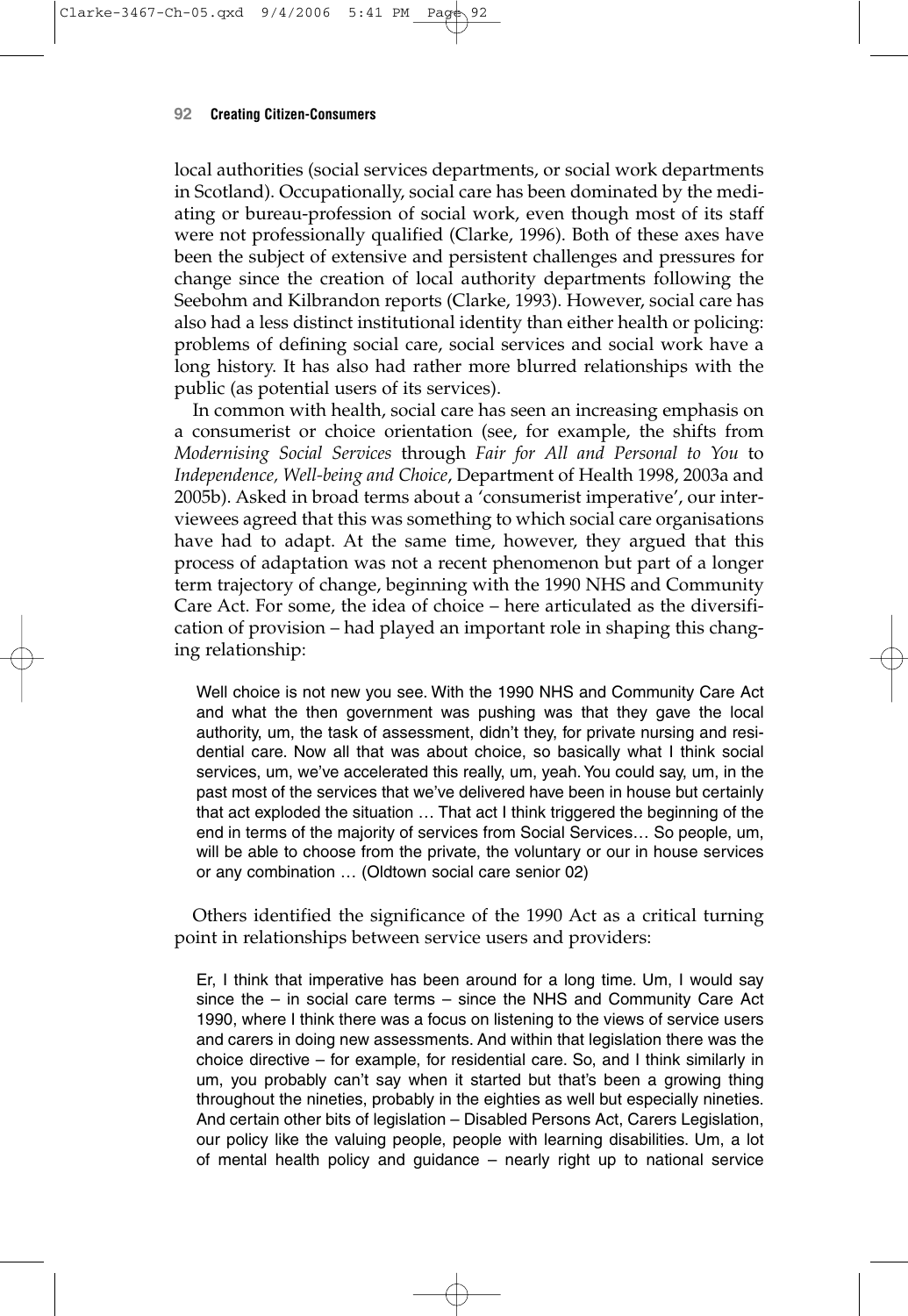$Clarke-3467-Ch-05.$ gxd 9/4/2006

frameworks for older people, mental health etc., they all have this emphasis on putting carers at the centre. I think particularly in the last three or four years where we've used terms like person-centred care, person-centre planning, um, so I think that focus has been there for a long time but it's got more focused and more specific in recent years. (Newtown social care senior 07)

In their observations, people constructed different readings of this history that begins with the 1990 Act. But questions of challenge and responsibility were identified as things to which social care organisations had (more or less) successfully adapted. As a result, current initiatives were, to a large extent, seen as going 'with the grain' of the institutional formation and trajectory of social care. One dominant theme was that – even if the language is difficult – social care services had been substantially transformed to a more user/person/customer centred mode of working during the last decade. These managers viewed this as a positive development. But it was not a story without problems or disjunctures. There were some recurrent themes in how social care managers spoke about delivering social care in a more consumerist environment that centre on the difficult relationships between resources and priorities (taken up further in Chapter 6). Social services departments have, since their inception, encountered problems about managing the relationship between demand and resources (as do most public services). But they perceive the will to create more choice or more options as unreasonably constrained by the availability of resources – frustrating both them and (would-be) users. Many of our interviewees circled round how choice was to be exercised in a context where resources were perceived as always falling short of need. One manager expressed it pungently:

I'm saying that this thing about choice, when you don't have any resources to deliver choices, is a complete red herring because quite frankly there isn't the choice. The choice is you take it or leave it really … And you know, I've got a budget and I've also got government guidance that really encourages choice, you know, positively encourages it but I think what I was saying is there is certain areas of provision where there isn't the choice. You're so constrained by resources. There's also things like you know, you can't really choose what time somebody comes round to get you up because you're so constrained by the lack of people. And especially in [Newtown], you've probably heard people talk about it being an economic hotspot, there simply aren't the workers to be able to deliver that choice.You know, you're setting up things to fail. (Newtown social care senior 07)

As a group, the senior managers we interviewed were preoccupied by the ways in which resource shortages were constraining their ability to offer choice to users of the service. In turn, this preoccupation shaped their approach to the choice agenda in various ways. First, there was a great deal of emphasis on the need to be 'honest' with service users about what they might reasonably expect from the service. Our interviewees clearly perceived it as necessary to expend significant amounts of time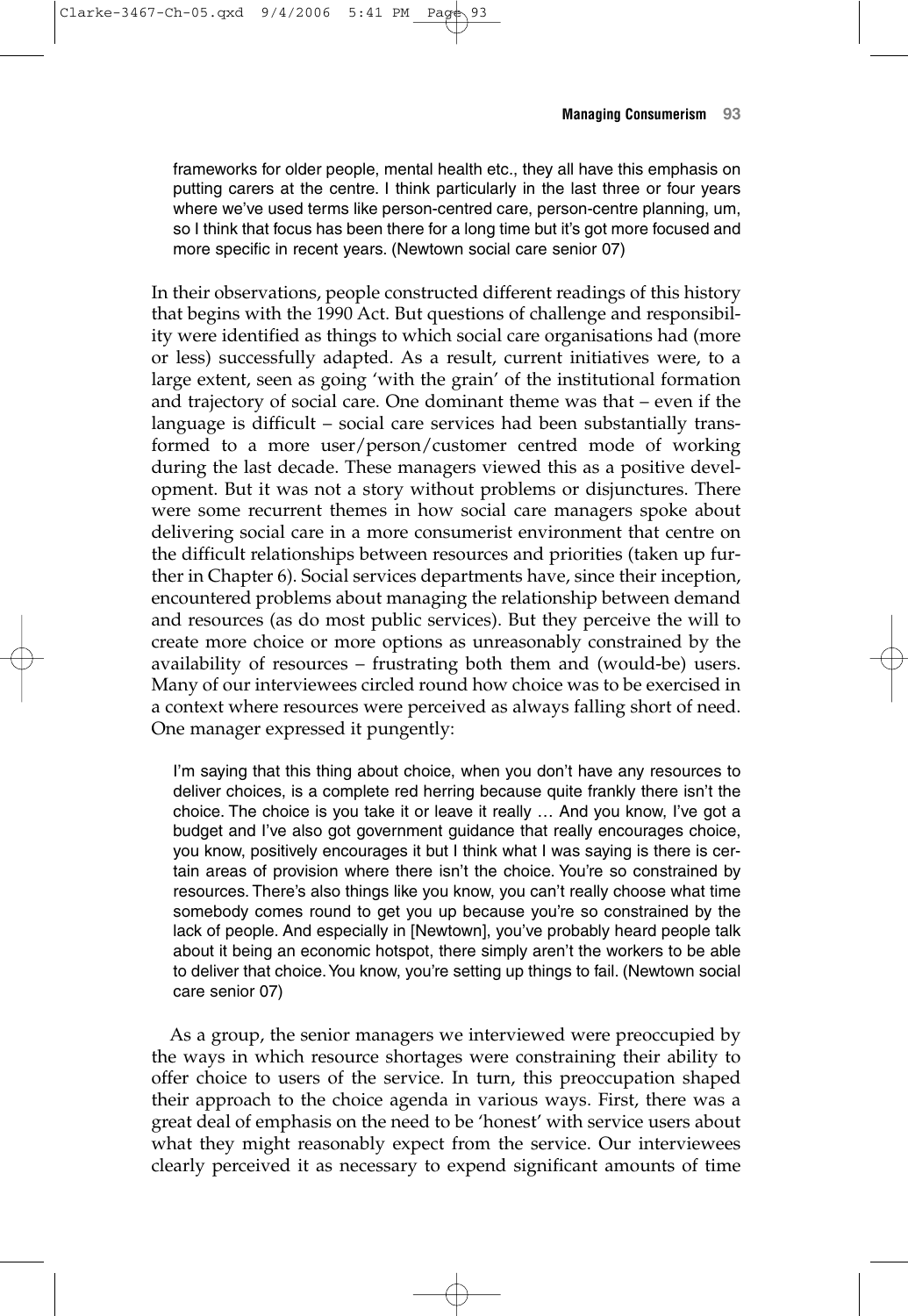and energy – both managerially and on the front-line – managing expectations and demand:

[Y]ou have to be up front and honest with people, and say that's within a financial envelope, so the world is not our oyster, we can't say you can have what you want, but what we can say is that, that is what we can spend, or what we can allow you to spend through direct payments if that is the road they're going down.These are the services that we have got available. (Oldtown social care senior 01)

If expectation management constituted one response to the difficult relationship between choice and resources, an emphasis on individual needs – assessment was another. Our interviewees were very preoccupied with the question of needs and had clearly spent time pondering how responding to needs – rather than wants – had a constraining effect on the implementation of the choice agenda. The following extract explicitly recognises that it was only when individual assessments were put together – again, on the basis of needs rather than wants – that offering choice became a consideration:

Yeah, what I am always clear to say to staff is that when we talk about choice, we need to be clear about what those choices are and particularly I find it difficult with elected members when they are responding to constituents. I want a home help, I want this, I want that, and they keep saying to them nobody can have anything until we have done the assessment, we have to identify that there is a need. Only once we have done that and recognised that we need to put a package together, then that is when the choice comes in. (Oldtown social care senior 01)

A further complication noted by our interviewees stemmed from the inevitability of different definitions of need and the associated question of rights. Definitions of need have, of course, been long contested by groups using social care services; at the same time they have pointed to the conflict between needs and rights whereby the process of needs assessment renders rights to services conditional and contingent, rather than universal and absolute. This leads us into the problem of inequality. Talking about this issue, our interviewees frequently echoed their health care counterparts in drawing a clear distinction between the wants of the informed, articulate consumer and the needs of the relatively disadvantaged. In the following extract, consumer demands were represented as a threat to the objective assessment of need; if demands took precedence over need assessment the likely result, it was argued, would be inequitable distribution:

I think the problem at the individual level is that the more articulate and the better informed who are often the more middle class and wealthier consumers, um, are able to advocate for a better deal. And that, um, you know there's no reason why everyone shouldn't advocate for a better individual deal but given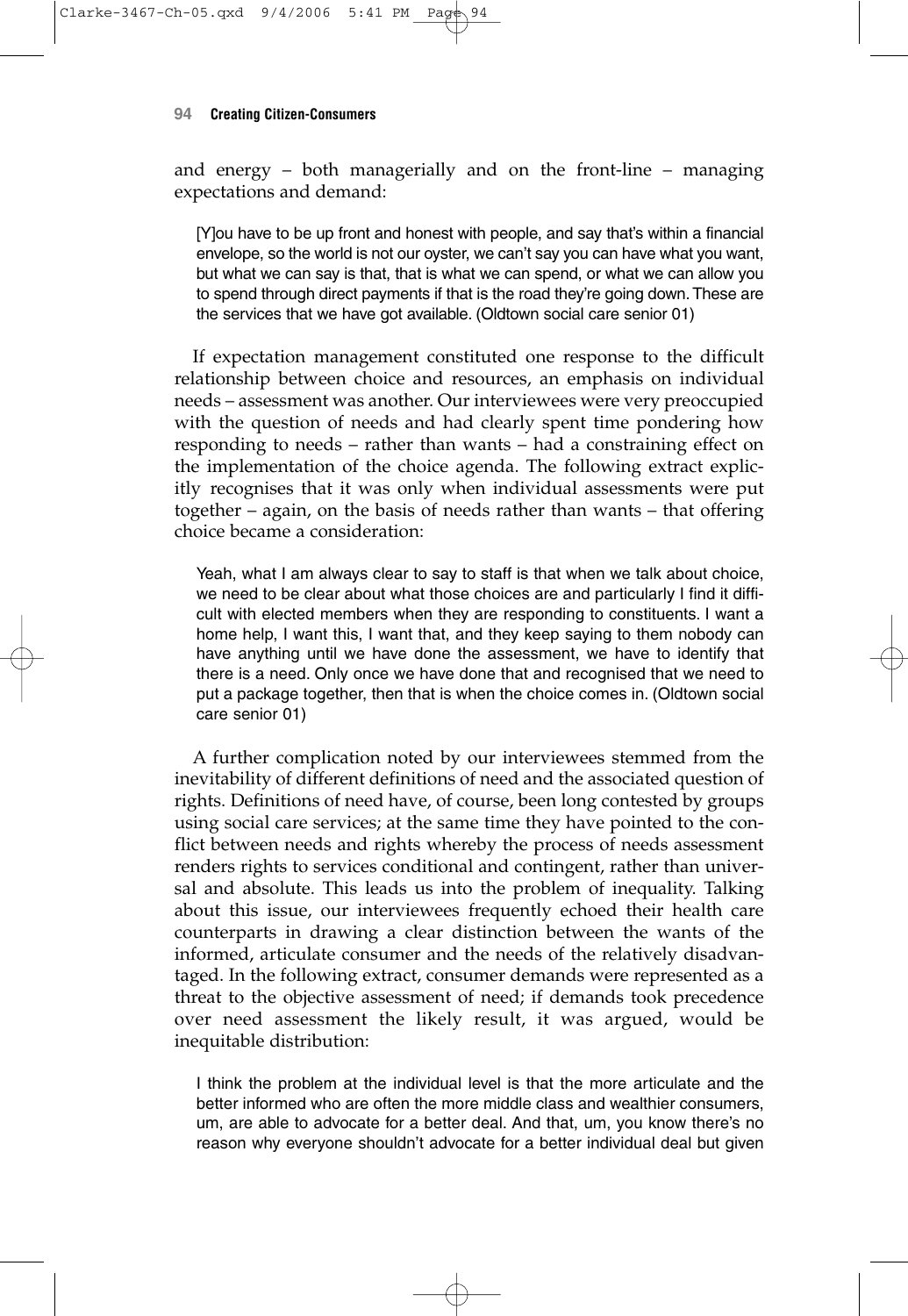our job is to manage to provide the best possible service within, um, available resources, part of a local government job is trying to use the available resources equitably. And there is the possibility that by individual consumers advocating strongly that they actually upset that equitable distribution which is meant to be based on need, you know targeted based on their need which is where assessments is meant to be a sort of objective judgement of different levels of need. And if someone with er, less needs advocates more strongly and gets more resources then inevitably other people get less resources somewhere along the line. So I think there's that pressure – those competing aims really. Um, I think there's a similar potential pressure in relation to different, um, service user groups because clearly children's services to a certain extent because of public scandals, have – are able to claim more resources. And I think, um, certain strong consumer movements which may well be carer and professional advocacy lead, um, are always trying to increase the sort of per-

centage of overall resource available to their particular group and so there's … almost this competition between different groups in terms of, you know, where the resources should go. (Newtown social care senior 04)

As with policing, there are issues about the relationships between services and unwilling 'service users'. Our interviewees pointed out that not all users of their services actually *choose* to be such at all, but rather find themselves obliged to receive services. Although compulsion is certainly less visible in social care than in policing, the existence of 'coerced consumers' – deemed to be at risk or a risk to others – was repeatedly highlighted. Likewise managers pointed to the existence of 'reluctant customers' whose decision to access social services is not so much a positive choice as a reflection of constrained financial circumstance:

[T]he concept of customer assumes that somebody is coming to you because they wish to. In the mental health field, in abuse situations, people are not always coming because they want to, they're being forced on their doorstep. (Oldtown social care 03)

Consumerism, well, I suppose consumerism, again, is about having the money to buy what you want. And, um, although growing numbers of people who use our services have the money to take different paths and use different choices they don't come to social services through choice in a sense. They come to social services because they have certain things happening which we can work with them to help them either understand or to organise services that will help them through that period of time. But, you know, if you've got half a million quid in the bank you don't necessarily want to come anywhere near social services.You just go and sort it out for yourself and pay the bill. (Newtown social care 06)

These last extracts return us to questions about equality raised in Chapters 2 and 4, and suggest other limitations of consumerism as the dominant template for reform. They also remind us that other dynamics and relationships have to be reconciled in professional responses in a myriad of what, in Chapter 4, we termed 'unpredictable encounters'.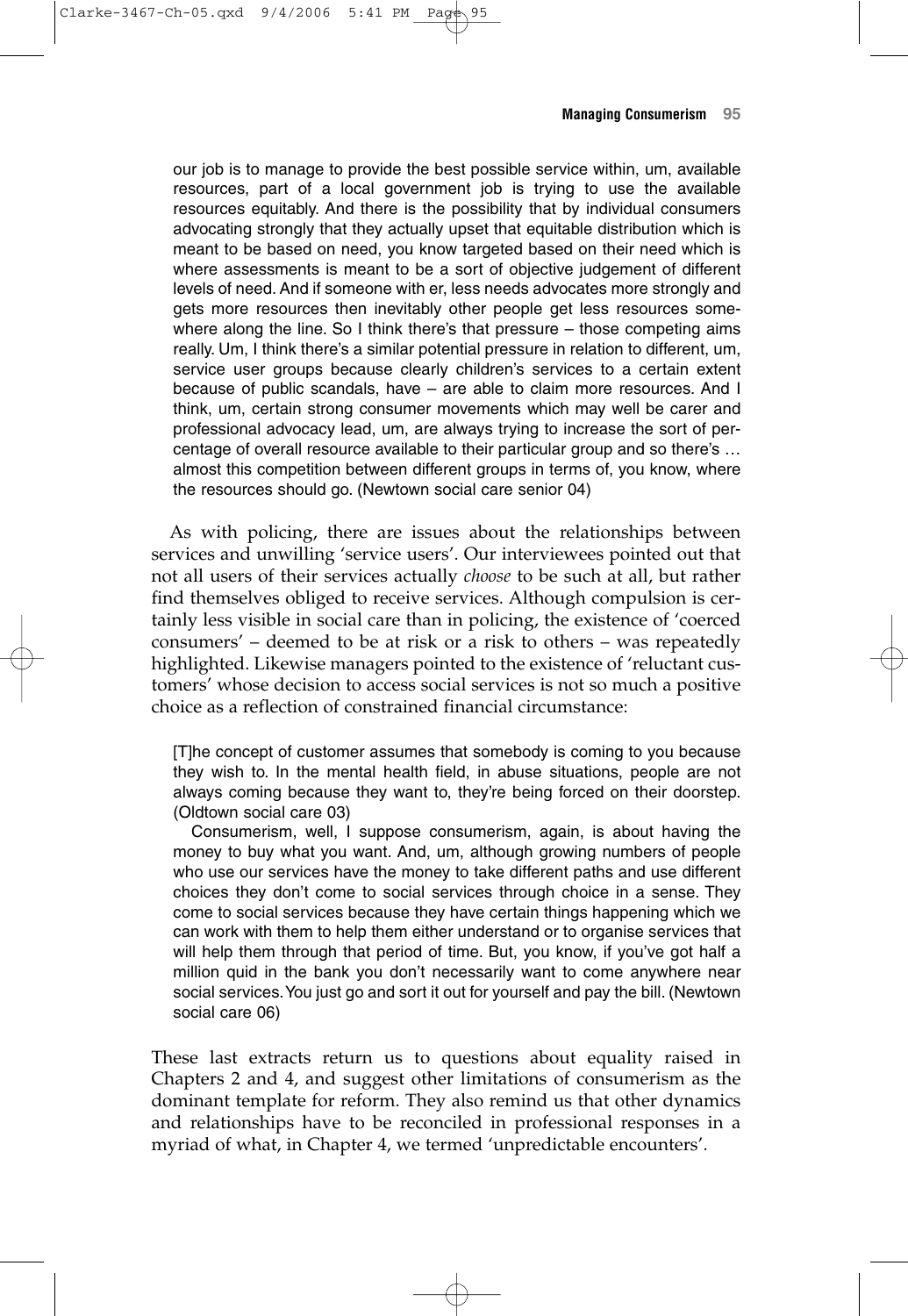# **Health care: making choices?**

Interviews with senior managers in the two Primary Care Trusts (PCTs) demonstrated that they had, by far, the greatest preoccupation with the idea of choice. PCTs had a double function in the NHS. They provided non-hospital health care services – co-ordinating General Practitioners and other providers. They also took responsibility for the health strategy for their locality, including commissioning hospital services from Hospital Trusts on behalf of the public of their area. These managers clearly felt compelled to address the idea of choice, but were nevertheless busy reframing and reinterpreting it in a variety of ways. The unresolved tensions at stake in these processes of translation were summarised thus by one interviewee:

It depends… what you mean exactly by choice, whether there is a choice to be had in that particular area, and actually who that choice is ultimately going to benefit. (Newtown health care senior 02)

The meaning of choice varied considerably in our interviewees' reflections, with managers emphasising different aspects of the choice agenda and relaying different accounts of motives, means and ends. Accounting for these differences, one might point to a range of factors – not least, for example, interviewees' divergent professional backgrounds – but particularly significant was how they conceived the interaction between a consumerist agenda and other, ongoing processes of change within health care. Take, for example, choice of hospital, a central plank of the government's choice agenda, and one flagged up by several interviewees albeit in a way which routinely failed to echo the government's consumerist discourse. Policy texts consistently advocated choice of hospital as a *powerful tool for increasing responsiveness and consistency of high quality care* (Department of Health, 2003b: Chapter 3, Para. 49). In practice this aspect of choice tended to collide with – and be reinterpreted against the background of – senior managers' ongoing preoccupation with government targets on waiting times:

Obviously, the first requirement for patient choice is, any patient that has been waiting more than six months, at the end of April should be offered a choice of provider… this is almost a punitive measure, to make sure that patients are seen within six months, so we think it is a backdoor way of decreasing waiting times even further. (Oldtown health care senior 03)

[T]here is a government initiative at the moment called choice and that's for patients who have been waiting for longer than six months for surgery, they are then given a choice as to where they would like to go to have that surgery... The hospitals benefit because they don't breach their targets, or the PCT don't breach their targets. You get severely penalised if you have patients waiting for longer than six months, your Chief Exec's job's at risk … that's the sort of thing that you would be star rated against. (Newtown health care senior 02)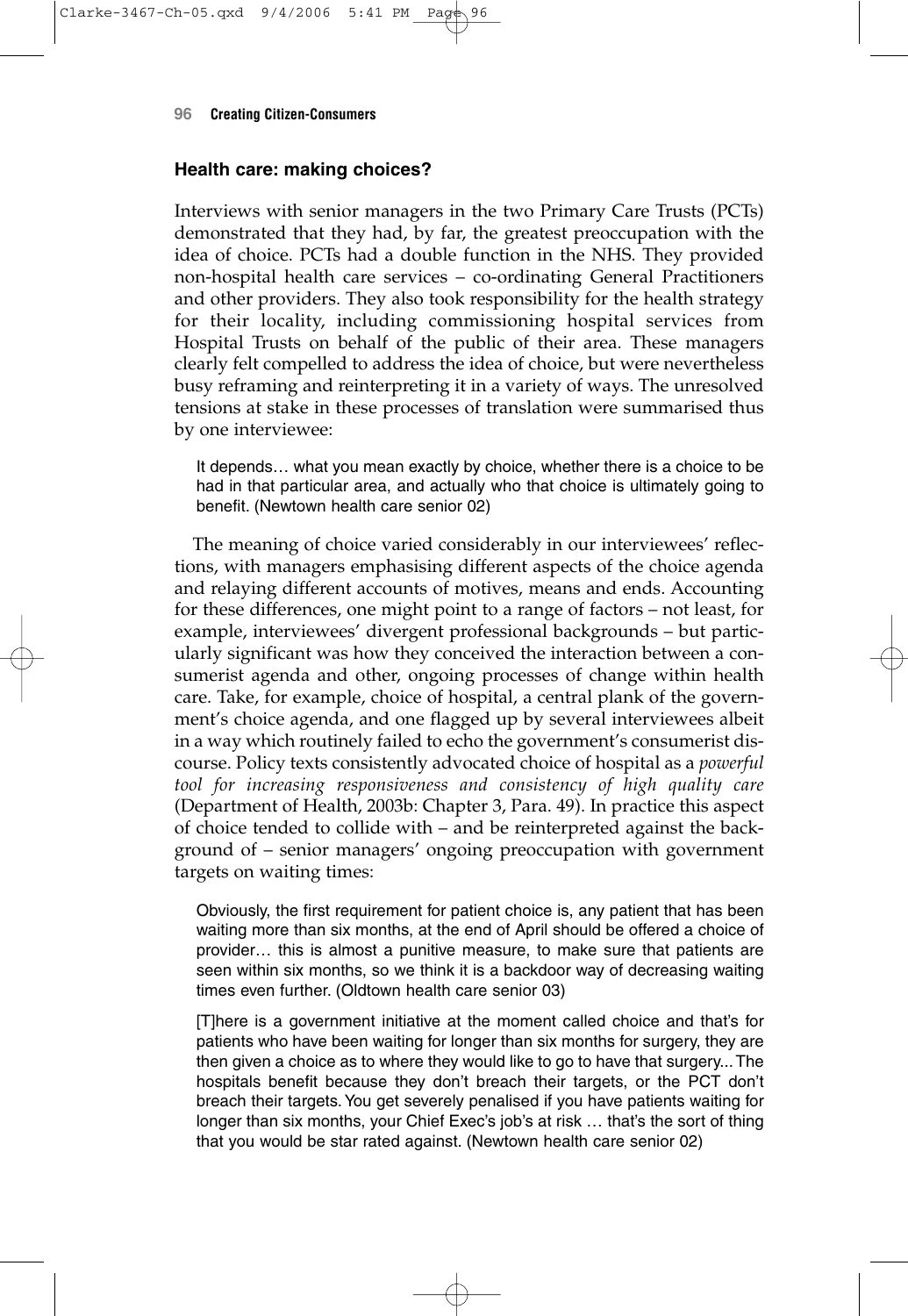$Clarke-3467-Ch-05.$ gxd 9/4/2006

Such comments may be read as a calculating evaluation of one of the government's key initiatives on choice, but we do not wish to paint a picture of cynical resistance to the consumerist agenda (cynicism and foot-dragging reluctance being charges often levelled by New Labour at public service workers and professionals). Indeed, while interviewees clearly rejected the notion that introducing choice would be in any way straightforward – or without potential drawbacks – they were nevertheless engaged in serious attempts to engage with a consumerist agenda. On the one hand, interviewees were busy dealing with the practicalities of introducing choice, reorganising commissioning processes, redesigning internal systems and realigning their organisations to compete in the new environment. On the other hand, our interviewees were actively reconceiving the relationship between professionals and patients, often appropriating particular aspects of a consumerist agenda in the process, in order to secure the professional goal of improved clinical outcomes.

Here we wish to focus on just two key re-conceptions of the relationship between professionals and patients. The first centres on a fundamental reworking of the choice agenda – away from choice of hospital and towards the idea of patient involvement in treatment decisions:

[I]f you talk to people about choice, a lot of people will think it is about choosing whether you go to this hospital or that hospital. But from my point of view it is around choice right down to the patient level, and it is a bit greater than which hospital you go to, it's around how do you want the service delivered to you, so once you have been diagnosed with cancer it is around saying that there are these options available for your support which will fit you best? There are these options available for treatment, which one fits you best? (Oldtown health care senior 01)

[P]art of, um, part of delivering any choice agenda well has got to be also to provide patients with information about the… different options that are available to them. And I'd like to think that the options available to them aren't always just that you have to – you've got to have an operation and here's the choice of where you go to and these are the outcomes in these different hospitals for what they do. It's even more than that. It's about 'Well Mrs  $X$  you've got – you know, you've got this condition, you've got this problem and the options are we work with you to manage the pain better or we work with you through diet and exercise to minimise the damage that's been caused. Or alternatively you can opt for surgery and if you opt for surgery these are the risks, these are the benefits, these are the outcomes and the different providers that are offering this care'. So I think it is much more sophisticated than perhaps it's projected in the newspapers. (Newtown health care senior 04)

These extracts reveal ways in which senior managers were attempting to engage with the government's choice agenda, and to render it meaningful within a particular service context. Our interviewees had moved away from the idea of choice as being about a choice of provider, and towards a more professionally established – and acceptable – notion of choice as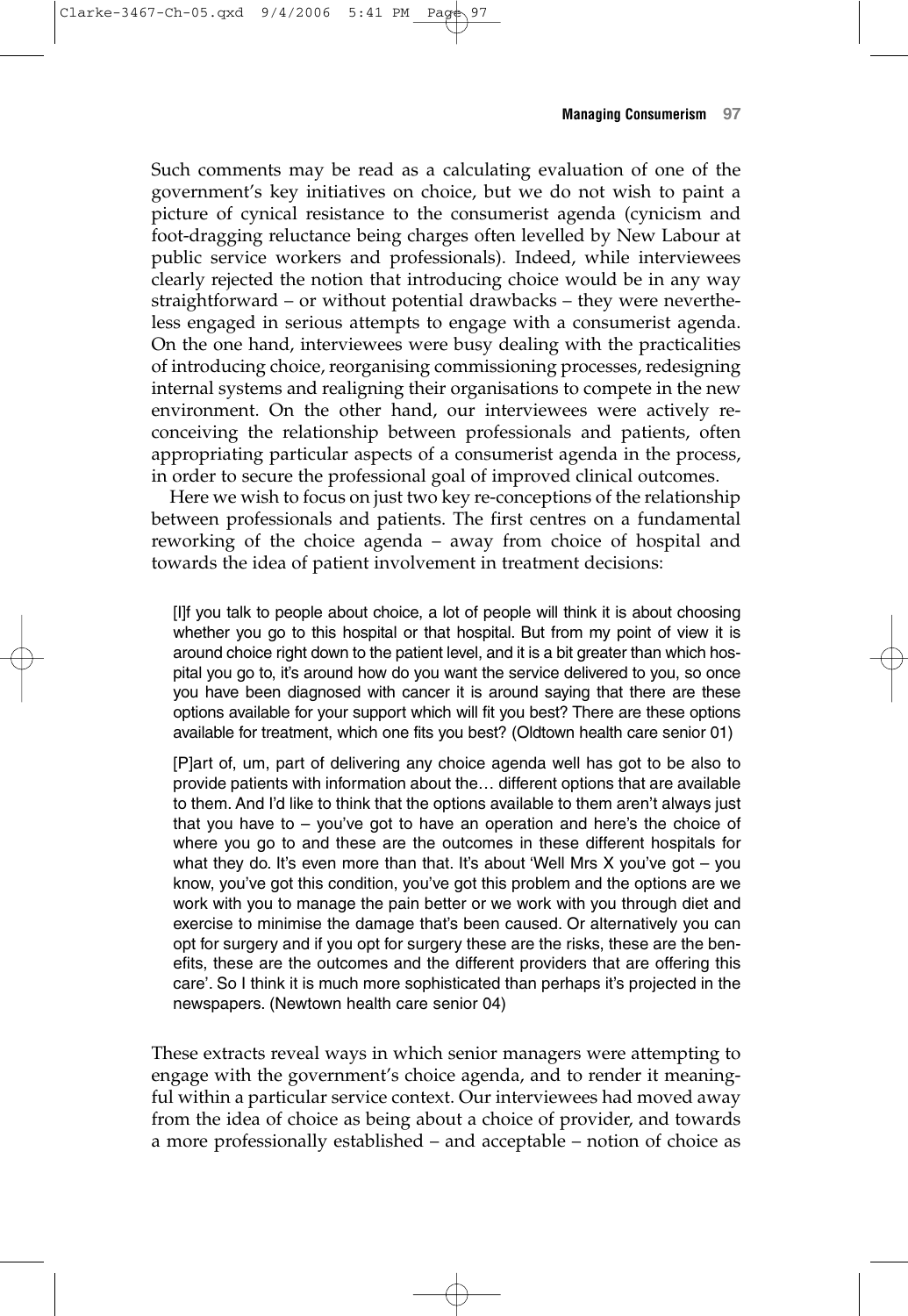involvement in treatment decisions. The hoped-for relationship between patients and professionals was described by one respondent – using a (very consumerist) shopping analogy – as a partnership:

[W]e all know the shops we enjoy shopping in and it's ones where the, um, assistants get the right balance between offering to help but not intruding too much and sort of like frogmarching you round the dresses or the tins of beans or whatever it is. And, um, so in health care I think that's what we've got to work at, getting that right, getting the partnership between patients and their care givers right as opposed to what was previously a rather patriarchal or matriarchal way of doing business with them. (Newtown health care senior 04)

Interviewees understood this conception of the relationship as a partnership in very specific ways. As the above extracts imply, the role of 'ideal' health professional was to act as a helpful (knowledgeable) guide around the various treatment options; here, partnership was certainly not used to imply *equal* partnership. Likewise, this model of the patient as involved partner stands at a significant conceptual distance from the figure of the demanding consumer. The latter rarely surfaced in our interviews – when they did, interviewees tended to view them as a source of difficulty:

The old adage is that we shouldn't be going down to a medium level. We should be trying to raise everything to a higher level. So as soon as you start taking resources away from somewhere else, they are going to start shouting, the selfempowered consumer in that area is going to start complaining. (Newtown health care senior 01)

Interviewees' concerns about the best ways to deploy finite resources and set priorities also extended to other anxieties about the implications of the choice agenda. Whereas New Labour policy promoted choice as a way of raising standards across the board, senior managers retained very real concerns about the relationship between choice and inequality in their locality:

I mean my slight worry with this is that choice will only be exercised by people – well, from the middle classes. I hate using that term but it's the best quick description, um, because they will be able to articulate and demand what they want. (Newtown health care senior 04)

These concerns about how to balance choice, needs and resources were voiced repeatedly across all the three services we studied. For service managers, one of the critical differences between public services and markets was that demand implies costs, not just income – accordingly, demand was something to be managed, rather than stimulated. Similarly, the history of class advantage being reproduced in and through public provision suggests the anxiety about who gets to exercise choice – or whose choices are realised – was a reasonable concern to raise in relation to the consumer/choice agenda.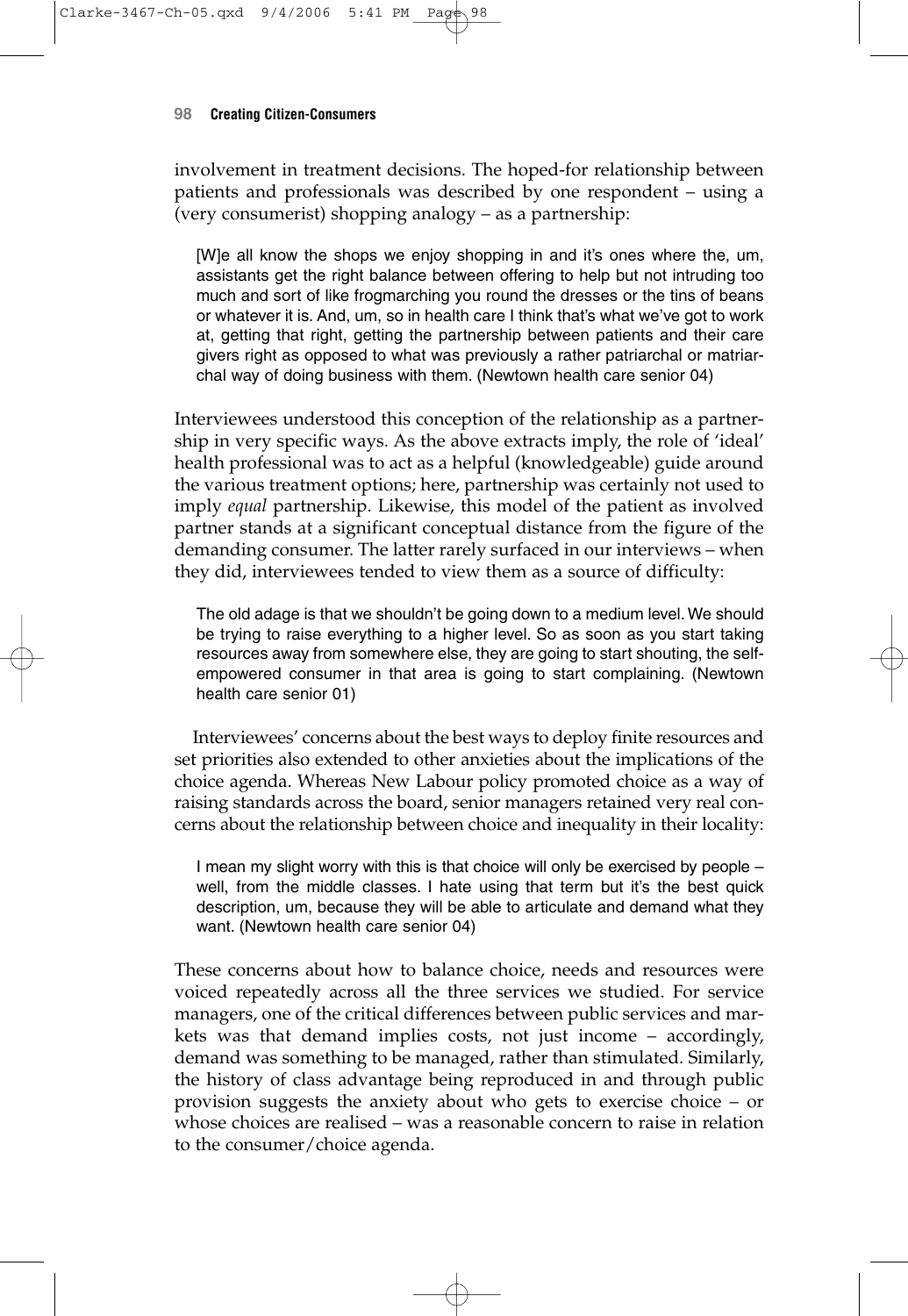The concept of choice, then, provided a bridge between professional and consumerist discourse. It was welcomed where it could extend or amplify a pre-existing professional ethic, especially ones associated with the empowerment of particular groups such as people with learning disabilities or mental health service users. However this was rather different from the idea of choice as elaborated in government policy. In professional discourse, choice meant involving patients in decisions about appropriate treatments in the interests of more effective health outcomes (rather than giving a choice of provider, for which, as several of our interviewees pointed out, service users had inadequate information in any case). Any more expansive conception, linked to patients expressing wants or demanding particular treatments, was viewed as a source of difficulty since it raises the problem of how clinical definitions of 'needs' might be aligned with the 'wants', 'preferences' or 'choices' of the service user. One respondent told of how a storyline on the popular TV series *Coronation Street* about a woman who had not had smear tests dying from cervical cancer had led to a distortion of clinical priorities, with patient demands displacing the service's focus on 'need'. In another interview 'giving patients what they want' was equated with the approach of some GPs in the past who (reputedly) gave repeat prescriptions on patient demand. The attempt to change this practice had met with strong patient resistance.

'Needs' and 'wants' then, are contested concepts, and form a point of conflict between clinician and patient. The tension between them was a frequent theme in the interviews.

Interviewer: So how do you think issues like choice and consumerism apply here? Respondent: It slightly goes against the whole culture of the NHS being free

and in society and not excluding people because consumerism can be – it's a contentious thing isn't it because if people are able to choose then what they must understand is they might be taking choices away from other people, so it kind of goes against the whole citizenship and social stuff. (Oldtown health care senior 02)

The 'whole citizenship and social stuff' mentioned here stands as the antithesis of consumerism. The trajectories of change in Oldtown were geared towards the shift of emphasis to primary care and the establishment (through public-private partnership) of four new multi-disciplinary health centres that were about 'redefining' health care to meet the complex *needs* of those living in an area of high deprivation, and to attract GPs in response to severe shortages. This was a very different narrative of change from those highlighted in the policy statements: community needs, rather than consumer demands, were viewed as the driving force and staff are acknowledged as a critical resource.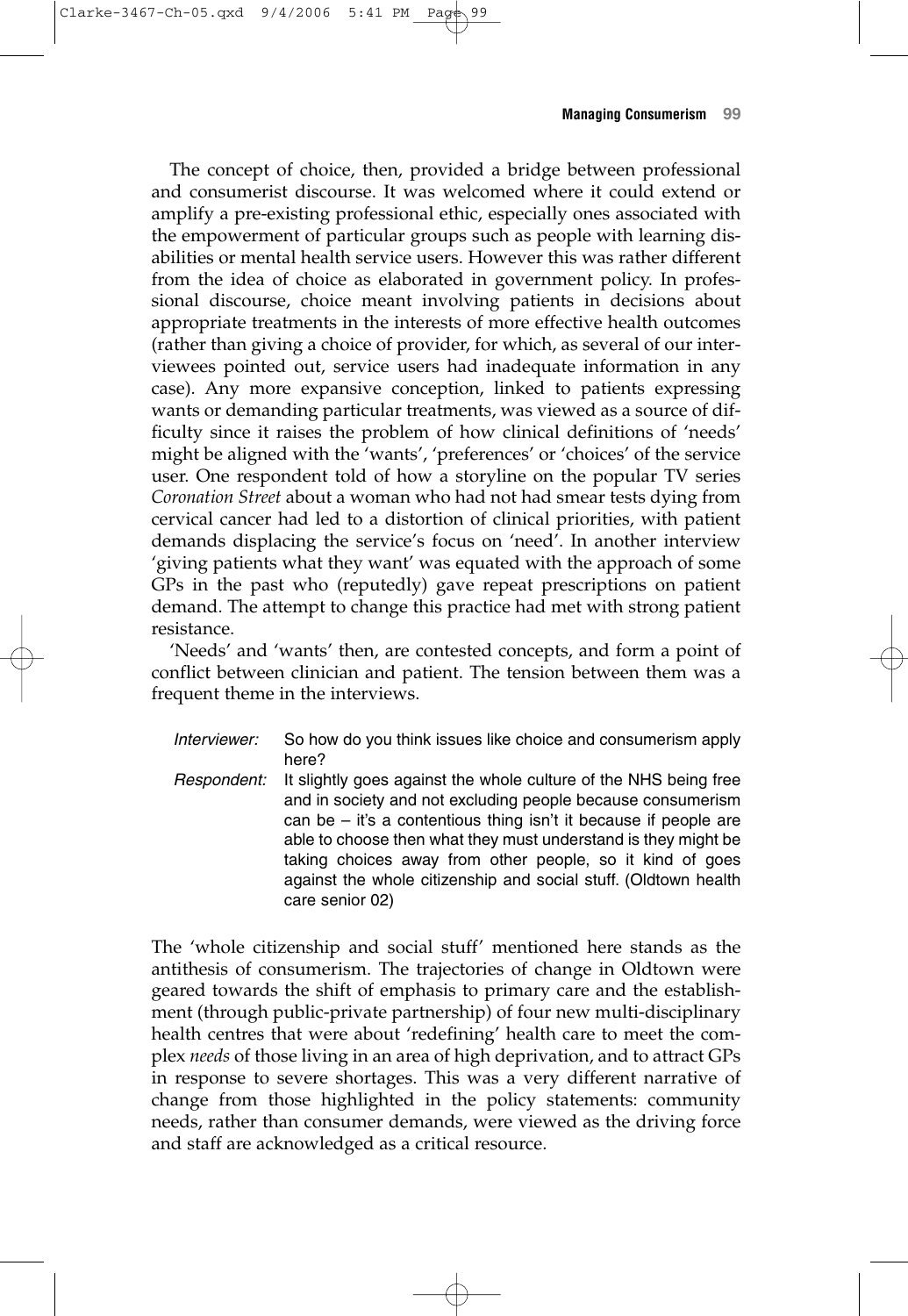

Figure 5.2 Multiple pressures

# **Managing consumerism: different trajectories, common themes**

We have explored how service organisations are adapting to consumerist imperatives in different ways. To some extent, these differences reflect the different policy injunctions from central government, but these injunctions are made sense of, interpreted and translated within the particular institutional formations and trajectories of the three services. One important element of this study has been making these differences visible – rather than talking about public services in general. At the same time, however, we can trace some common themes across the services. We will take up some of these in the following chapter, but before doing so we return once more to the diamond framework to consider the dynamics of institutional adaptation:

In this chapter, we have been foregrounding senior managers as representing the 'organisational' point of this diamond and negotiating relationships with the other points – the 'stakeholders' of public services: government, staff and the public. Most also bring with them occupational identities and professional histories that shape the ways in which they seek to influence the process of institutional adaptation (Newman, 2005c). But their capacity to do so is in turn shaped by other dynamics as they relate both to government and to the public itself. In relation to governmental pressures, we have seen two dynamics of adaptation – the process of translation of policy into practice; and the reconciliation of consumerist imperatives with other governmental demands for service 'performance'. Each organisation was the site of active interpretation of governmental initiatives, attempting to bring them into alignment with the institutional mix of local, occupational and organisational trajectories. Such processes of inflection, interpretation or translation are also sites of recurrent governmental frustration, leading to a search for the 'levers' that will ensure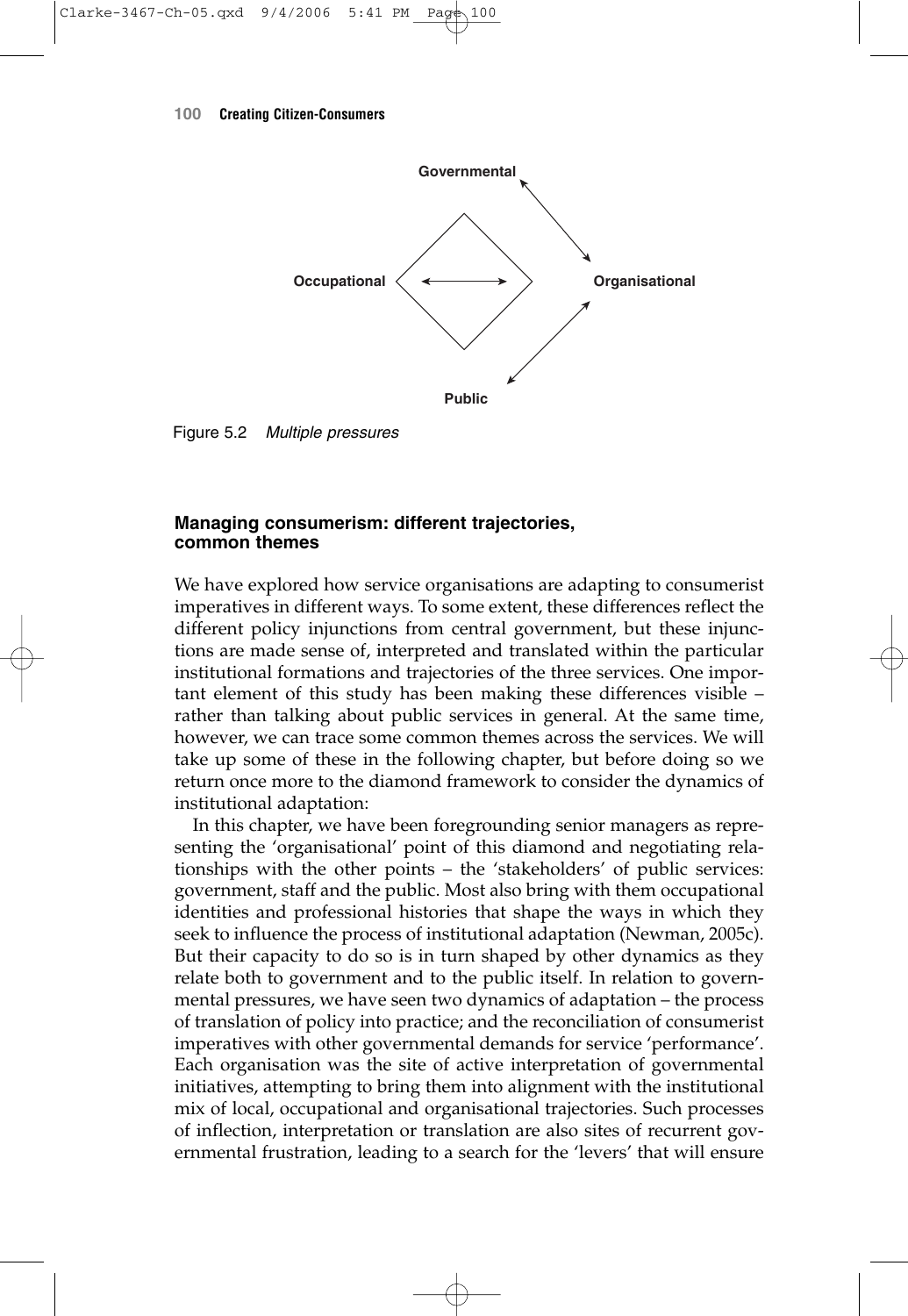the implementation of governmental objectives. The multiplication of control devices (legislation, guidance, incentive systems, reporting systems, inspection and audit) is, in part, a testimony to the 'loosely coupled' nature of implementation, not least in an era in which devolution, decentralisation and local autonomy are also supposed to be key elements of modern systems of governance (Newman, 2001).

The space for interpretation in the process of implementation can be seen as arising from the coincidence of several features of public services. First, the complex system of apparatuses, agencies and agents through which policy is delivered involves such spaces. The organisational complexity of systems of governance in public services – combining different layers or levels, different spatial formations, different sorts of organisations and different sorts of expertise – produces an institutional architecture in which 'levers' have a hard time connecting central government and front-line staff. If anything, the last three decades of public service reform have made this architecture more, rather than less, complex through processes of marketisation, contracting and partnership that produce multiple organisations engaged in service delivery (Clarke, forthcoming b).

Secondly, the 'wriggle room' for interpretation is opened up by the existence of multiple objectives demanding the attention and resources of public services. The literature on public service management treats this as a characteristic feature of public service organisation, marking their difference from the 'bottom line' focus of private sector bodies (e.g. Ferlie et al., 1996; Flynn, 1997; Pollitt et al., 1998). Some of these multiple objectives derive from explicit policy imperatives – visible in discussions of crime or waiting list reduction targets, for example. But these governmental objectives have to co-exist with others: more informal, local or organisational pressures for results, requiring organisations to promote their own legitimacy and 'success' to other stakeholders. Organisations have been quick to understand the potential value (as well as risks) of discourses of decentralisation and devolution. They also recognise governmental ambivalence about local autonomy – and how constrained it is by the growth of national evaluative systems (Clarke, 2005c).

Our analysis also shows how each of the services has concerns about how to align the occupational axis with the demands and pressures of consumerism. Staff – their skill mix, their orientation to the service and to the public, and their engagement in the corporate culture – form a critical focus of organisational management. Managers are conscious of the different demands – the need to 'modernise' the organisation; the need to 'get people on board' to ensure a successful, high-performing, organisation; the pressure to engage with the public in more productive ways; and – by no means least – the pressure to engage with the professional values and ethical orientations of public service staff. As we have seen, consumerism is both a pressure for some of these developments and a disruptive force.